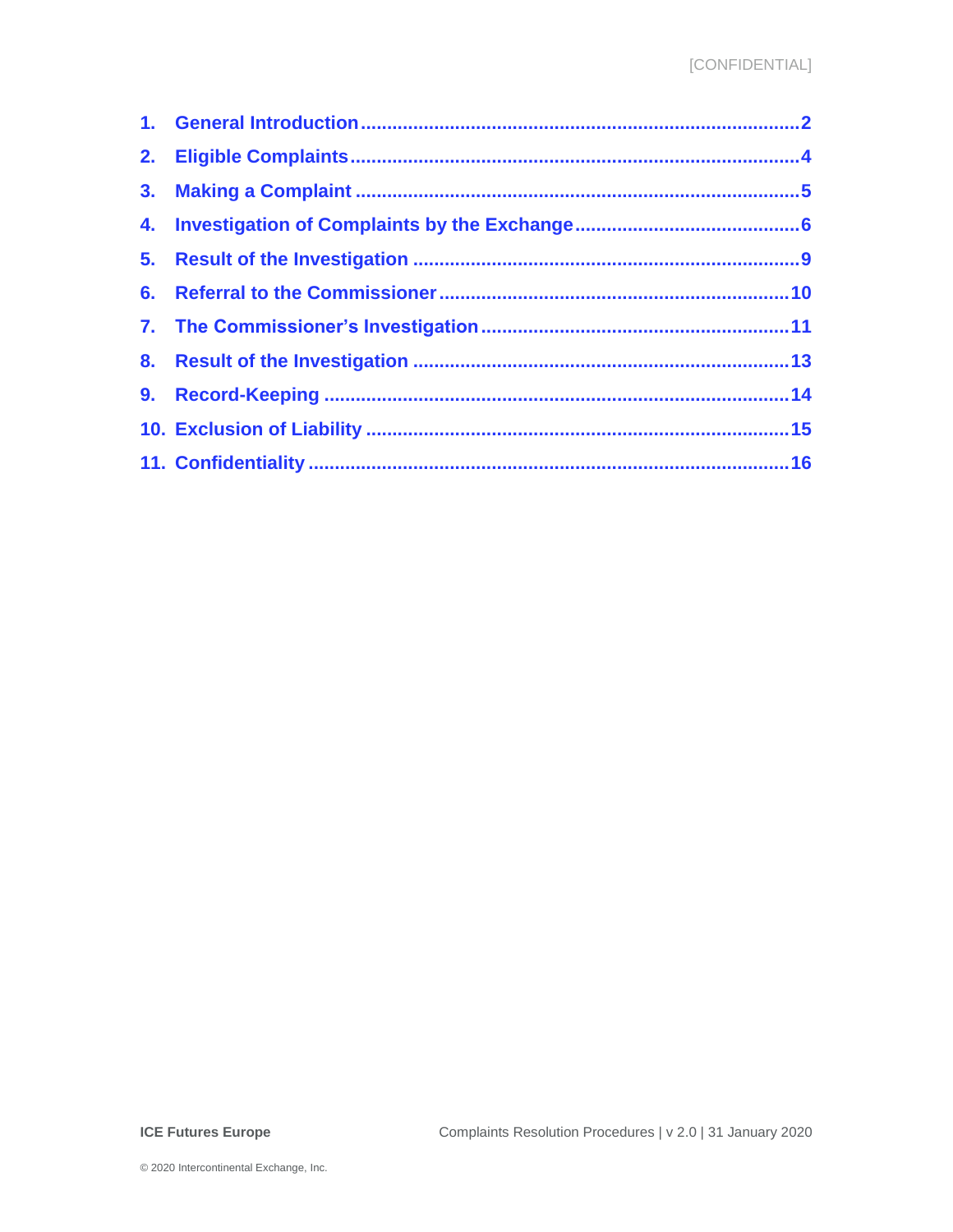# $\mathsf{L}$  ICe<sup>®</sup>

# **Complaints Resolution Procedures**

#### **1. General Introduction**

1.1 As a recognised investment exchange under the Financial Services and Markets Act 2000 ("FSMA"), ICE Futures Europe (the "Exchange") must put in place effective arrangements for the investigation and resolution of complaints arising in connection with the performance of, or its failure to perform, any of its regulatory functions (any such matter, a "Complaint"). These arrangements must include procedures for a Complaint to be fairly and impartially investigated by a person independent of the Exchange (the "Investigator") and for the Investigator to report on the result of his investigation to both the Exchange and the person making the Complaint ("Complainant"). The arrangements must also confer on the Investigator the power to recommend, if appropriate, that the Exchange: (i) makes a compensatory payment to the Complainant; and/or (ii) remedies the matter complained of.

As the administrator of a registered commodity benchmark under Regulation (EU) 2016/1011 (the "Benchmarks Regulation" / "BMR") the Exchange must have in place and publish and complaints handling policy setting out procedures for receiving, investigating and retaining records concerning complaints made about an administrator's calculation process.

- 1.2 The Exchange has adopted these Complaint Resolution Procedures. In General terms, the key stages of the Complaints Resolution Procedures are:
	- (a) an Eligible Complaint (as defined in section 2) must be submitted in writing;
	- (b) at first instance, the Exchange will investigate the Complaint and attempt to resolve it. If the Complainant is dissatisfied with the Exchange's response or proposals to redress the Complaint, the Complainant may request that the Exchange refer the Complaint to an independent Complaints Commissioner (the "Commissioner") appointed by the Exchange;
	- (c) the Commissioner, if he determines that the referral is of an Eligible Complaint, will investigate the matter in accordance with the Commissioner's Terms of Reference;
	- (d) following due consideration, the Commissioner will produce a report outlining his recommendations which will be copied to the Exchange and the Complainant; and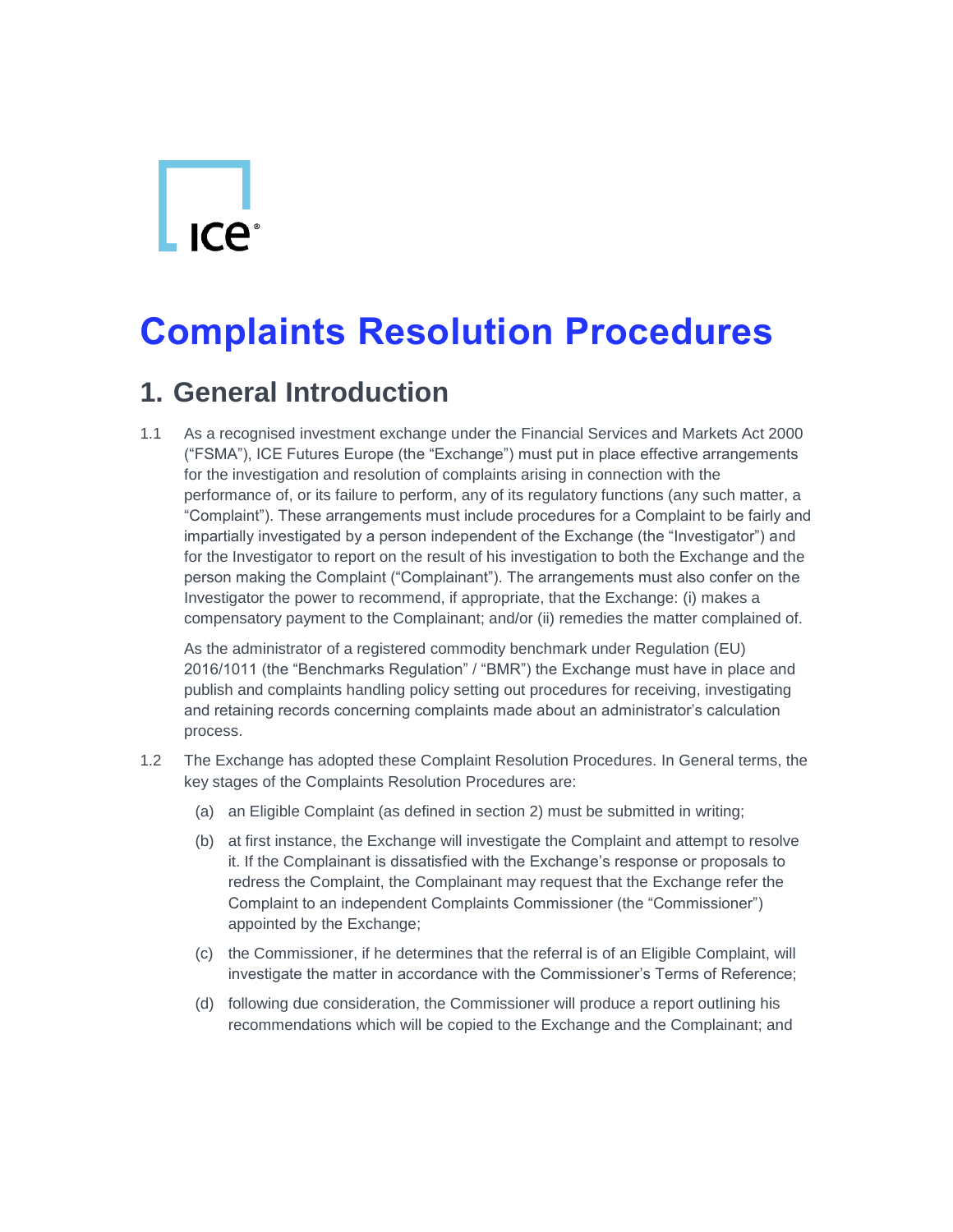- (e) if the Commissioner recommends a compensatory payment and/or remedial action, the Exchange will consider and may act upon such recommendation.
- 1.3 There is no restriction on who can bring a Complaint, although any Complaint must be an Eligible Complaint in order to be capable of being handled in accordance with these Complaints Resolution Procedures.
- 1.4 These Complaints Resolution Procedures apply in relation to ICE Futures Europe Members.
- 1.5 These Complaints Resolution Procedures constitute the "Complaints Resolution Procedure" as defined in the ICE Futures Europe Regulations (the "Regulations") and are subject to the Regulations. These Complaints Resolution Procedures, and all noncontractual obligations arising out of or in connection with them, are governed by and will be construed in accordance with English law.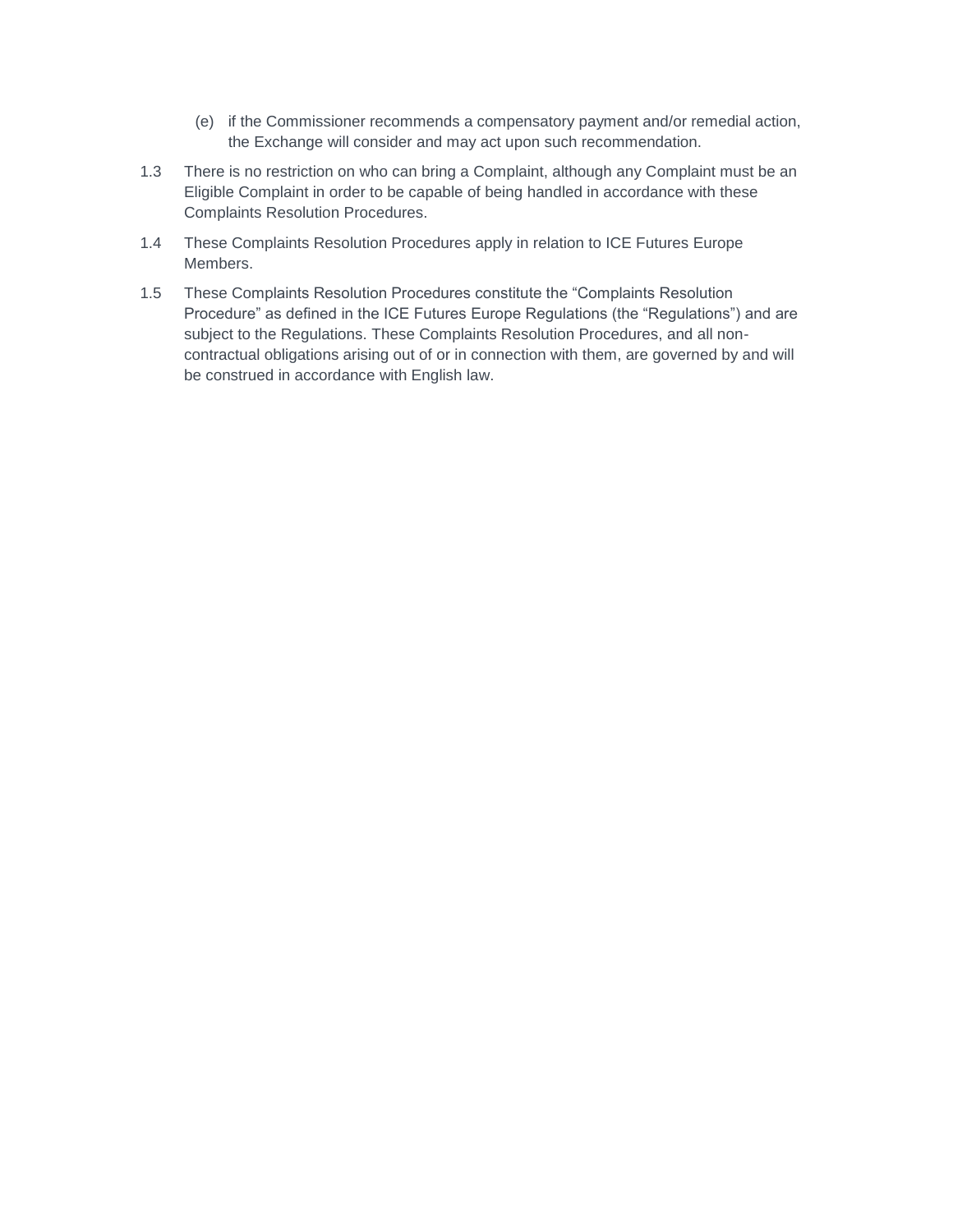#### **2. Eligible Complaints**

"**Eligible Complaints**" are Complaints against the Exchange arising in connection with:

- (a) the manner in which it has performed, or its failure to perform, any of its regulatory functions as defined by s.291(3) of FSMA or any relevant succeeding legislation; or
- (b) whether a specific ICE Futures Brent Index benchmark calculation is representative of market value, proposed benchmark calculation changes, applications of methodology in relation to a specific benchmark calculation and other editorial decisions in relation to the benchmark calculation processes, pursuant to the BMR or any relevant succeeding legislation.
- 2.1 A Complaint will not be an Eligible Complaint if it
	- (a) relates to:
		- i. the Exchange's relationship with its employees;
		- ii. the content or drafting of the Exchange's Regulations; or
		- iii. a decision against which the Complainant has the right to appeal under Rule E.4.14 – E.4.18 of the Regulations;
	- (b) is in any way connected with or arising out of a contractual or commercial dispute involving the Exchange and is not connected in any way with the manner in which the Exchange has performed or its failure to perform any of its regulatory functions;
	- (c) is made outside the period of 12 months from the date on which the Complainant becomes aware of the circumstances giving rise to the Complaint unless the Complainant can show reasonable grounds for delay; or
	- (d) is of a frivolous or vexatious nature or amounts to an abuse of process.
- 2.2 A Complaint connected with, or which arises out of, any form of continuing action by the Exchange under Section E of the Regulations will not be investigated by the Commissioner until the action has been completed.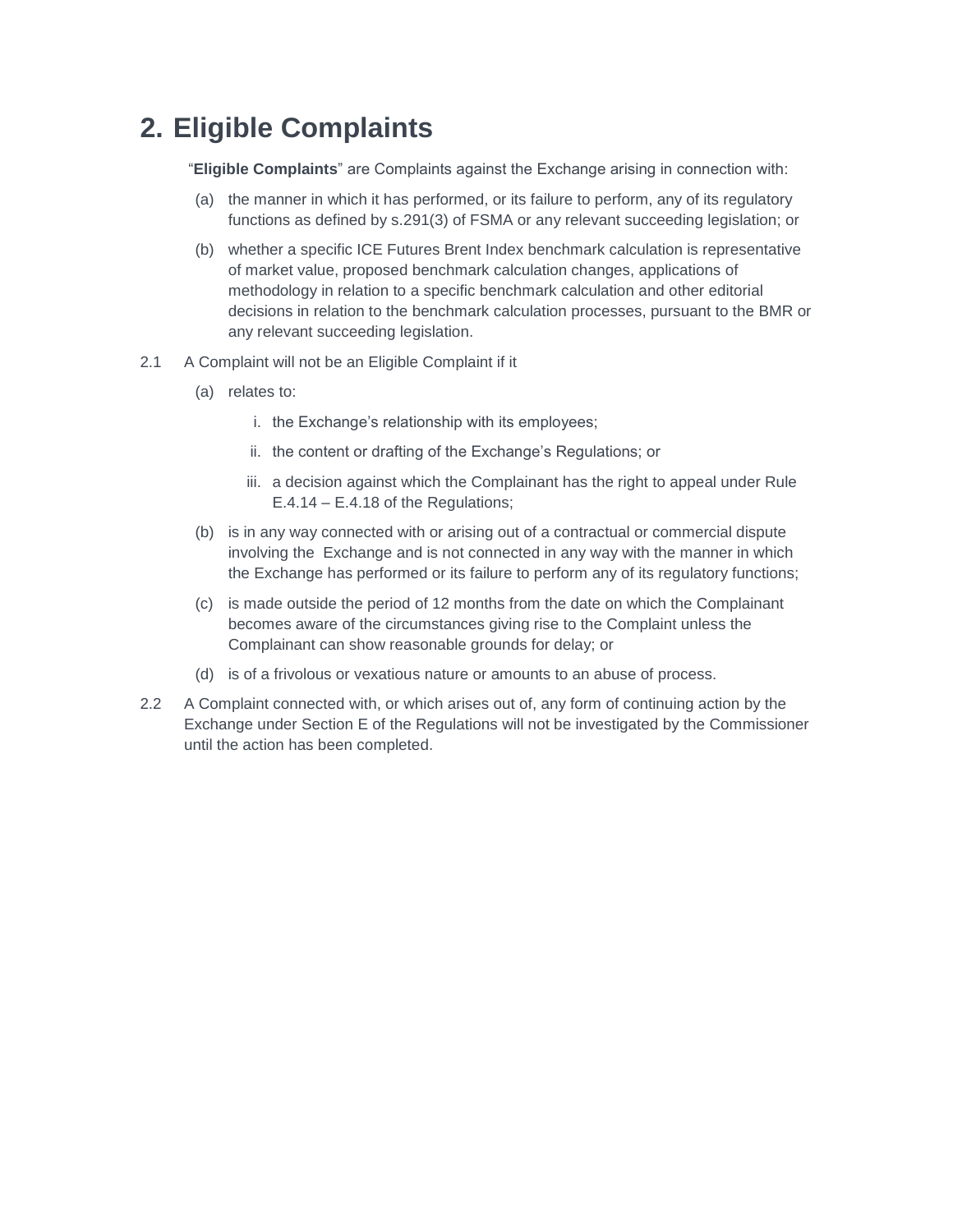## **3. Making a Complaint**

3.1 A Complaint must be made in writing, marked "Complaint Resolution Procedure" and shall be sent only to:

Complaints Handling Officer ICE Futures Europe Milton Gate 60 Chiswell Street London EC1Y 4SA UNITED KINGDOM

or by email to [ICEFuturesEurope-Complaints@theice.com](mailto:ICEFuturesEurope-Complaints@theice.com) 

- 3.2 The Complaint must be signed on behalf of the Complainant, and in any case where it is made by a company, partnership or other body corporate, must be signed by a director or equivalent officer with appropriate authority.
- 3.3 If a Complaint is made orally, the Complainant will be required to put its Complaint in writing. The Exchange will not be obliged to investigate any Complaint unless and until the Complainant has submitted a written Complaint in accordance with these Complaints Resolution Procedures.
- 3.4 The written Complaint should include sufficient information to allow the Exchange to identify properly the Contracts or other matters to which the Complaint relates, the activities complained of, and the basis for any alleged loss or other detriment caused to the Complainant. If insufficient information is provided, the Exchange may request further information and the Complaint will not be investigated further until such information is provided.
- 3.5 The Exchange's and Commissioner's costs and expenses in relation to any Complaint will be paid by the Exchange. The Exchange will not seek to recover any costs and expenses from Complainants in relation to any Complaint unless it can be shown that the Complaint was frivolous and vexatious.
- 3.6 If the Exchange considers, at its discretion, that the issues raised by any Eligible Complaint could be resolved through an alternative process to an investigation including, mediation or among other things, conducting meetings or corresponding with the Complainant and providing further information, assurances or undertakings, the Exchange will have four weeks from the date of receipt of the Eligible Complaint to see if the Complaint can be resolved by that approach. If the Complaint has not been resolved within those four weeks, then the Eligible Complaint will proceed as set out in 4 below.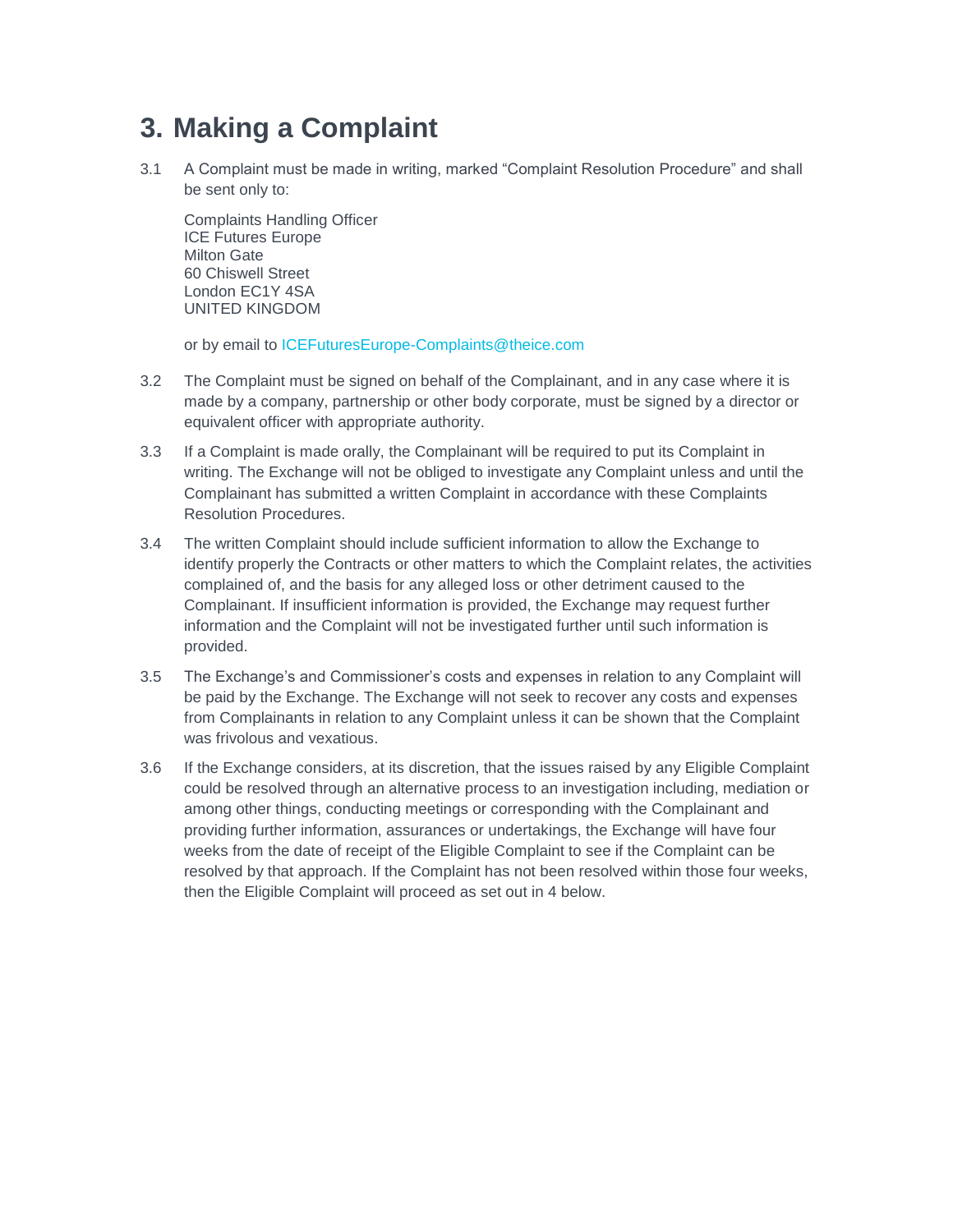## **4. Investigation of Complaints by the Exchange**

- 4.1 The Exchange will acknowledge the Complaint within 5 Business Days of receipt (other than in the cases where the process described in 3.6 takes place when the period will end 5 Business Days after the end of the 4 week period specified in 3.6) and include a copy of these Complaints Resolution Procedures and details of the Commissioner in its acknowledgement.
- 4.2 Where the Exchange considers it has received a Complaint which is not an Eligible Complaint it will inform the Complainant that it proposes not to investigate the Complaint for the reason specified as soon as possible and in any event within 15 Business Days other than in the cases where the process described in 3.6 takes place when the period will end 15 Business Days after the end of the 4 week period specified in 3.6). Within 15 Business Days of receiving such notification, the Complainant may require the Exchange to refer the Complaint to the Commissioner. If the Commissioner considers the Complaint to be an Eligible Complaint, he will require the Exchange to investigate the matter.
- 4.3 Having received an Eligible Complaint, the Exchange will appoint as Investigator a suitably senior member of staff who has not previously been involved in the matter and who is not the subject of the Complaint. The Exchange will notify the Complainant of that appointment, including the name and job title of the Investigator, within 15 Business Days of receiving the Eligible Complaint (other than in the cases where the process described in 3.6 takes place when the period will end 15 Business Days after the end of the 4 week period specified in 3.6).
- 4.4 In considering whether a Complaint made against the Exchange is upheld, the Investigator must consider whether the Exchange's conduct, in relation to its regulatory functions as defined by s.291(3) of FSMA, amounted to:
	- (a) a failure to act fairly;
	- (b) a failure to perform its regulatory functions having regard to all the circumstances of the case;
	- (c) a lack of care or a mistake; or
	- (d) an act of fraud, bad faith or negligence.

If the Investigator finds that the Exchange's conduct did amount to one of the behaviours listed at (a) to (d) above, the Complaint will be upheld in part or in whole. However, if the Investigator does not find that such conduct took place, the Complaint will be rejected.

4.5 Where, in the opinion of the Exchange, any Eligible Complaint is connected with or arises out of the same or similar facts or circumstances in respect of which an outstanding or otherwise unresolved Complaint has been made under these Complaints Resolution Procedures, the Exchange may, in its discretion and upon giving notice in writing to any Complainant or Complainants so concerned, join such Eligible Complaints so that they may be addressed in the same investigation and/or any final response. The Exchange will not in such circumstances be required to disclose the identity of a Complainant or facts that in its opinion would be likely to reveal such a person's identity when notifying any individual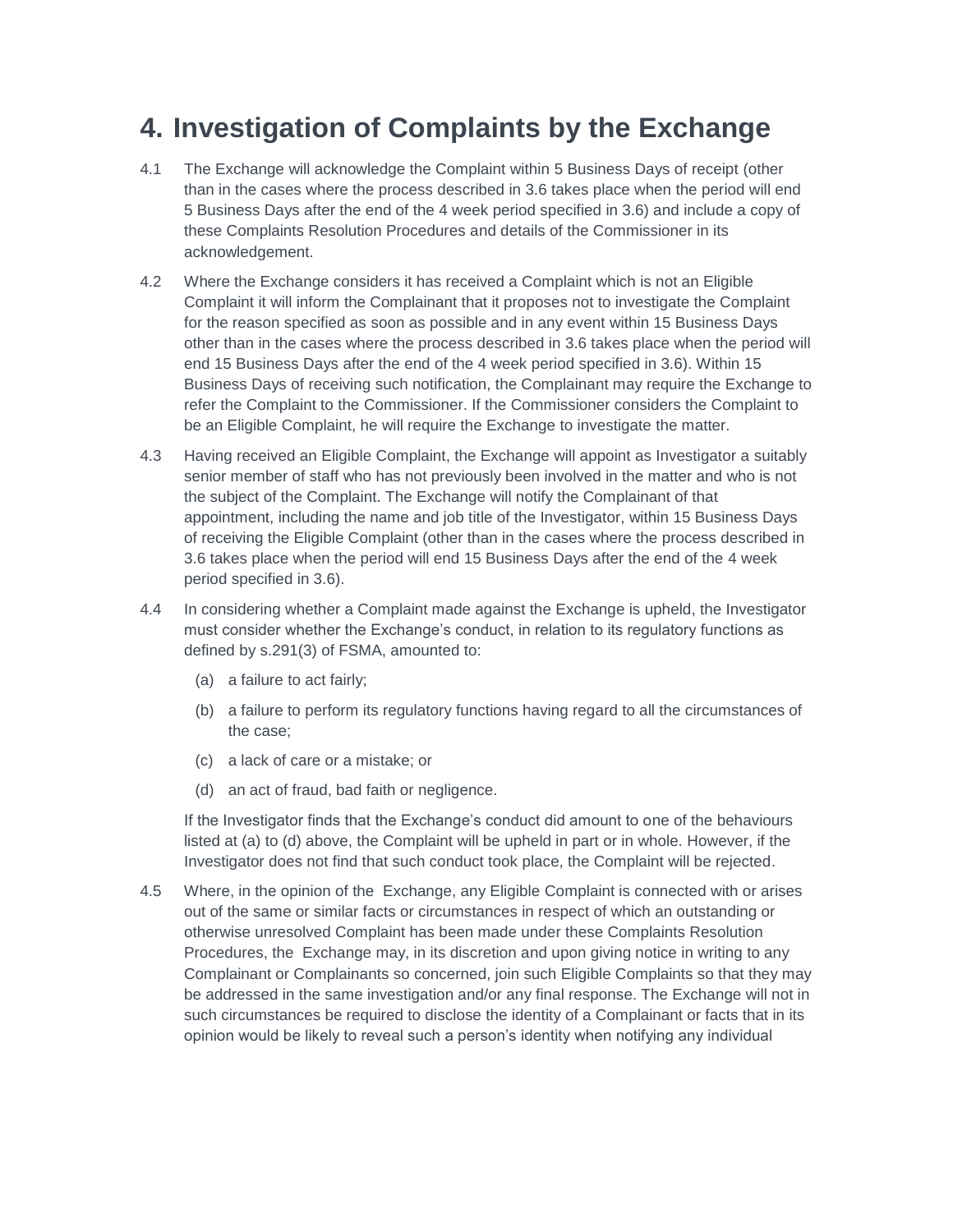Complainant of such a joinder or in the Investigator drafting his report. This paragraph shall not restrain any disclosure by the Exchange under any applicable law.

- 4.6 Where, in the opinion of the Exchange, any Eligible Complaint is connected with or arises out of the same or similar facts or circumstances in respect of which there is an on-going or otherwise unresolved disciplinary matter, investigation, arbitration or court proceedings, the Exchange may, in its discretion and upon giving notice in writing to any Complainant or Complainants, delay consideration of the Complaint until the relevant matter is completed. Within 15 Business Days of any such matter being completed, the Exchange will send written notification to the Complainant that the matter has been completed so that the Complainant can decide whether it wishes the investigation of the Complaint to proceed. The Complainant must notify the Exchange in writing within 15 Business Days of receipt of that notification if it wishes the investigation of the Complaint to proceed.
- 4.7 The Investigator will carry out an initial assessment of the time period that the Investigator considers will be required to complete his investigation. That assessment will consider, inter alia, the scope and complexity of the Complaint, the number of witnesses involved and the scale of any document collection and review. It is expected that the Investigator will produce a report on most Complaints within 12 weeks of the date of the notice of appointment of the Investigator having been sent to the Complainant. Where the Investigator determines that a longer period is required to complete the investigation, the Investigator will notify the Complainant of that longer period within 10 Business Days of the date of the notice of appointment of the Investigator having been sent to the Complainant.
- 4.8 Where the Investigator is not able to complete his investigation within the relevant period of either: (i) 12 weeks; or (ii) any such longer period notified pursuant to paragraph 4.7, he will notify the Complainant no later than two weeks before the expiry of the relevant period and state when he expects to complete his investigation. Upon such notification, the period for the Investigator to complete his investigation may be extended by up to a maximum of a further eight weeks before any Complaint can be referred to the Commissioner.
- 4.9 If the investigation has not been resolved within the relevant period of either: (i) 12 weeks; (ii) any such longer period notified pursuant to paragraph 4.7; or (iii) any period for investigation extended pursuant to paragraph 4.8, the Complainant may request that the Complaint be referred to the Commissioner. The Complainant may either refer the Complaint to the Commissioner directly or require the Exchange to do so. The Complainant's request for referral must include the reasons for requesting referral of the Complaint to the Commissioner, a copy of which must be provided to the Exchange. Within 10 Business Days of being provided with the Complainant's request for referral, the Exchange must either (i) make submissions to the Commissioner, with a copy provided to the Complainant, as to whether the Exchange should be permitted to conclude its own investigation of the Complaint before the Commissioner accepts the referral of the Complaint; or (ii) notify the Commissioner that it does not oppose the referral of the Complaint. Within 10 Business Days of receipt of submissions or notification from the Exchange, the Commissioner will inform the Complainant and the Exchange in writing whether he accepts the referral of the Complaint or defers it to allow the Investigator to complete his investigation, together with the reasons for that decision. Where the Commissioner defers acceptance of the referral, he will designate a date by which the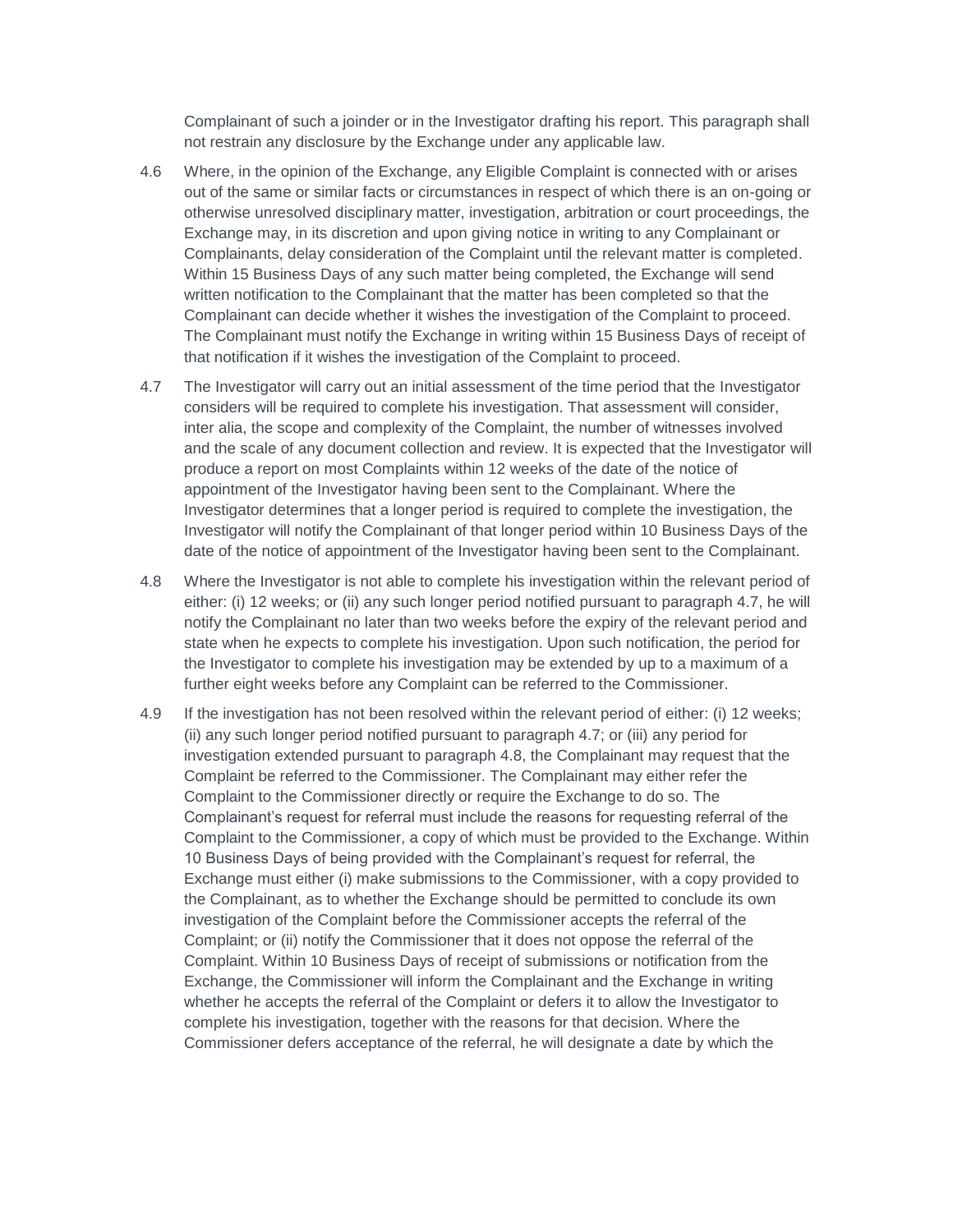investigation must be completed. If the investigation is not completed by the designated date, the Complainant may make a further request for referral of the Complaint to the Commissioner which will be subject to the procedure set out in this paragraph 4.9.

- 4.10 Where the Complainant requests that the Complaint is referred to the Commissioner pursuant to paragraph 4.9, the Commissioner will delay consideration of the Complaint for a defined period in order to allow the Investigator to complete his investigation, if informed by the Exchange that: (i) the Complaint arises from any form of continuing action by the Exchange under Section E of the Regulations; (ii) the Complaint shares its subject matter with an investigation, arbitration or disciplinary proceeding which could affect the outcome of the Complaint; [or (iii) the Investigator will be able to complete his report within two weeks of the Complainant exercising its right to require referral of the Complaint to the Commissioner; or (v) it relates to an Event of Default. The Commissioner will notify the Complainant in writing in any case where consideration of the Complaint is to be delayed.
- 4.11 Where the Commissioner does investigate a Complaint in respect of which the Investigator has not completed his report, the Investigator will provide the Commissioner with any existing draft of his report and will cooperate with the Commissioner on the terms of paragraph 7.6.
- 4.12 The Exchange or the Investigator may obtain professional advice in assisting and advising with any Complaint as appropriate. That advice will be solely for the benefit of the Exchange and the Exchange will not be required to waive any legal privilege over that advice.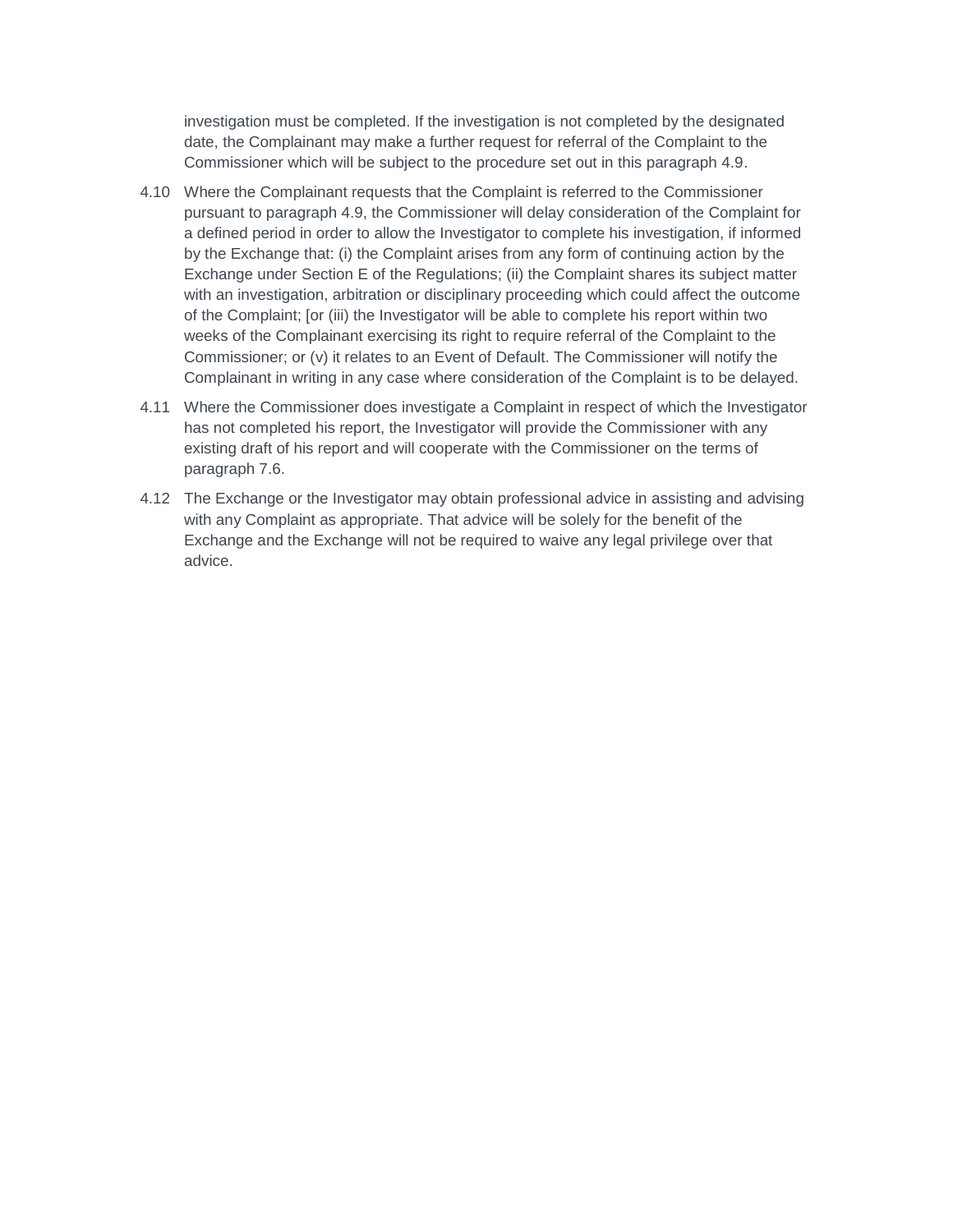# **5. Result of the Investigation**

5.1 The Investigator will send the Exchange and the Complainant a copy of his report outlining his conclusions, together with any recommendations for remedial action. The remedial action taken may include, but is not be limited to, offering an apology, taking steps to rectify the error, the offer of a compensatory payment on an ex gratia basis, or a combination of the above. If a Complaint is rejected, the Investigator will give his reason for doing so.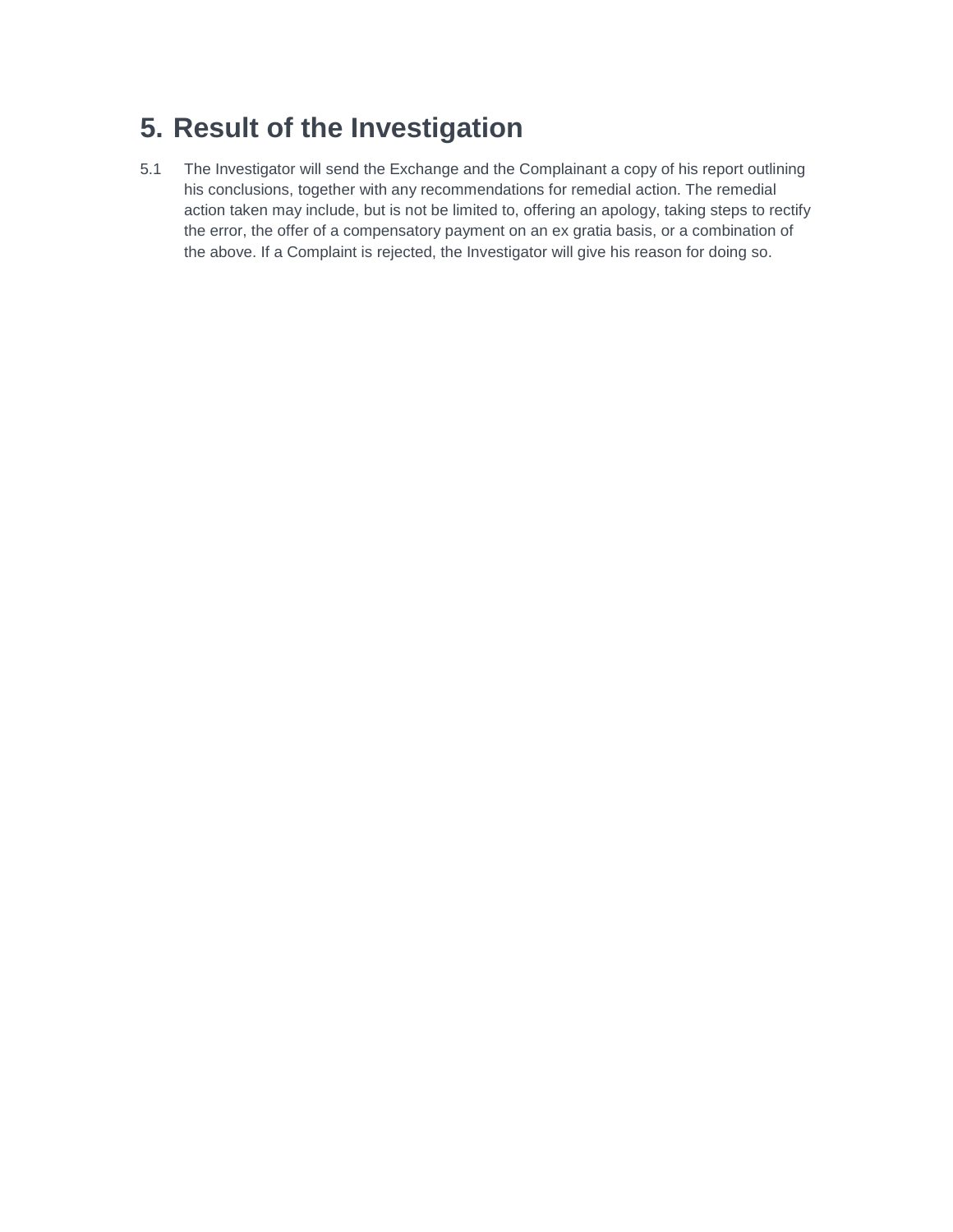## **6. Referral to the Commissioner**

- 6.1 The Complainant must notify the Exchange in writing within 15 Business Days of receipt of the Investigator's report whether the Complainant rejects the Investigator's report and requires that the Complaint be referred to the Commissioner. If the Complainant wishes to refer the Complaint to the Commissioner, the Complainant must state the reason in writing for its continued dissatisfaction and rejection of the Investigator's report.
- 6.2 Failure by the Complainant to make such notification to the Exchange within 15 Business Days will result in the Complaint not being referable to the Commissioner and ceasing to be an Eligible Complaint.
- 6.3 In requiring the Exchange to refer any Eligible Complaint to the Commissioner pursuant to these Complaints Resolution Procedures, the Complainant will be deemed to agree to be bound by and be subject to these Complaints Resolution Procedures and, as a result, accepts that any recommendation made by the Commissioner to the Exchange, if adopted by the Exchange, will be in full and final resolution and settlement of the Complaint and all associated rights and claims. The Complainant therefore accepts and agrees that he cannot use any other dispute resolution procedure whether by arbitration, mediation or court process as provided in any other part of the Rules or Electronic User Agreement.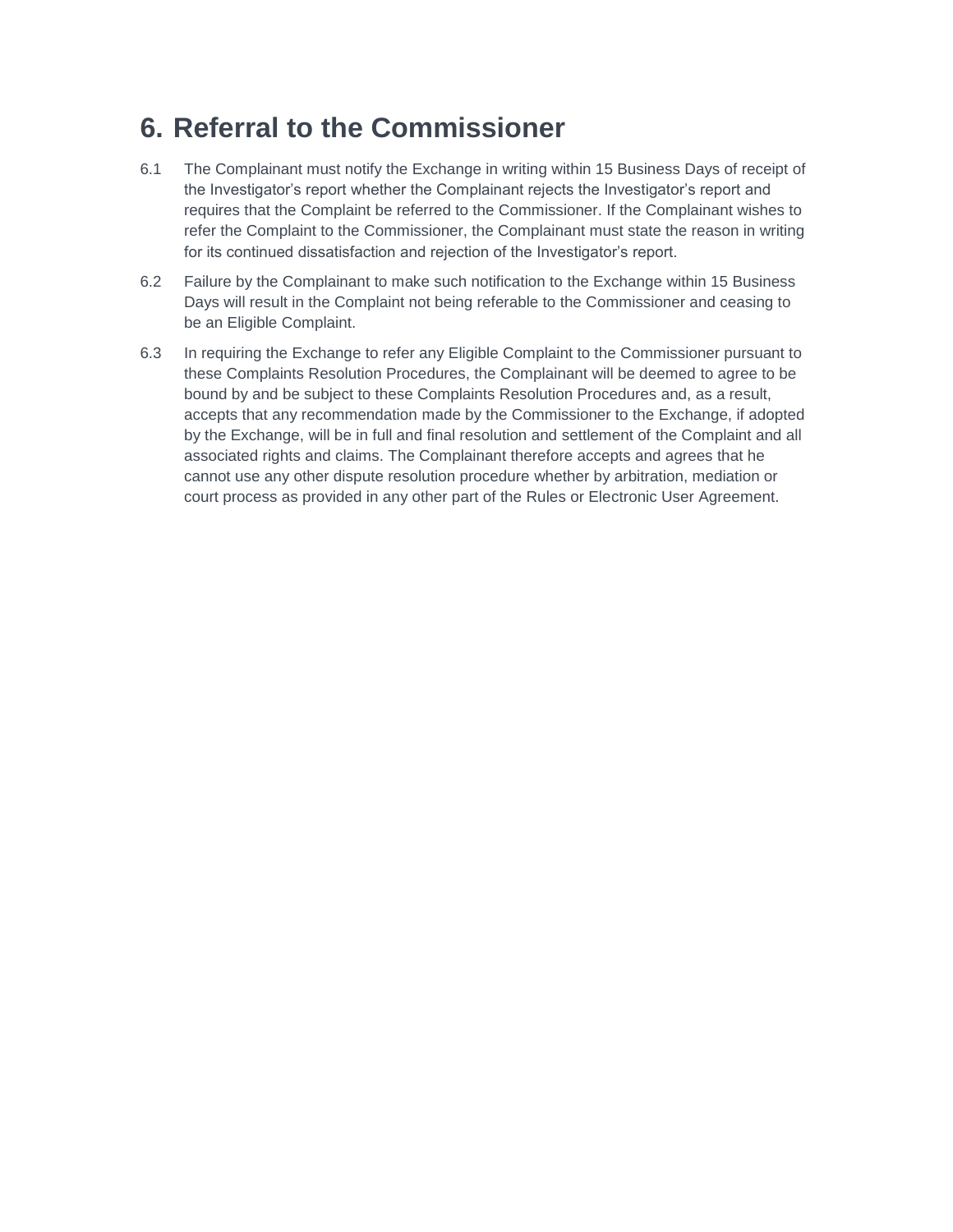#### **7. The Commissioner's Investigation**

- 7.1 The Commissioner will acknowledge receipt of any Complaint referred to him within 15 Business Days of receipt, giving a proposed timetable for the completion his investigation other than as provided in paragraph 7.2.
- 7.2 Where a Complaint has been referred to the Commissioner pursuant to paragraph 4.2, the Commissioner must determine as soon as practicable, and in any event within 15 Business Days of the referral of the Complaint, whether the Complaint is an Eligible Complaint. If the Commissioner determines that a Complaint is not an Eligible Complaint, he will give notice to the Complainant(s) and the Exchange of his determination.
- 7.3 The Commissioner will produce a final response to the Complaint within 12 weeks of the date of the acknowledgement of receipt of the Complaint having been sent to the Complainant. However, where the Commissioner is unable to complete his investigation within that 12 week period, he will notify the Complainant and state when he expects the investigation will be completed.
- 7.4 In considering whether a Complaint made against the Exchange is upheld, the Commissioner must consider whether the Exchange's conduct, in relation to its regulatory functions as defined by s.291(3) of FSMA, amounted to:
	- (a) a failure to act fairly;
	- (b) a failure to perform its regulatory functions having regard to all the circumstances of the case;
	- (c) a lack of care or a mistake; or
	- (d) an act of fraud, bad faith or negligence.

If the Commissioner finds that the Exchange's conduct did amount to one of the behaviours listed at (a) to (d) above, the Complaint will be upheld in part or in whole. However, if the Commissioner does not find that such conduct took place, the Complaint will be rejected.

- 7.5 Where, in the opinion of the Commissioner, any Eligible Complaint referred to him is connected with or arises out of the same or similar facts or circumstances as another Eligible Complaint already referred to him, he may, in his discretion and upon giving notice in writing to any Complainants so concerned, join such Eligible Complaints so that they may be addressed in the same investigation and/or any final response. The Commissioner will not disclose the identity of a Complainant or facts that would be likely to reveal such a person's identity when notifying any individual Complainant of such a joinder or in his drafting of a final response.
- 7.6 The Exchange and the Complainant will each make every effort to provide the Commissioner with all reasonable cooperation, including access to its staff, documents, records and information except where to do so would jeopardise any legal privilege. However, the Exchange and Commissioner will have regard to the confidentiality of information (such as that given to the Exchange under confidentiality arrangements) as outlined in paragraph 11.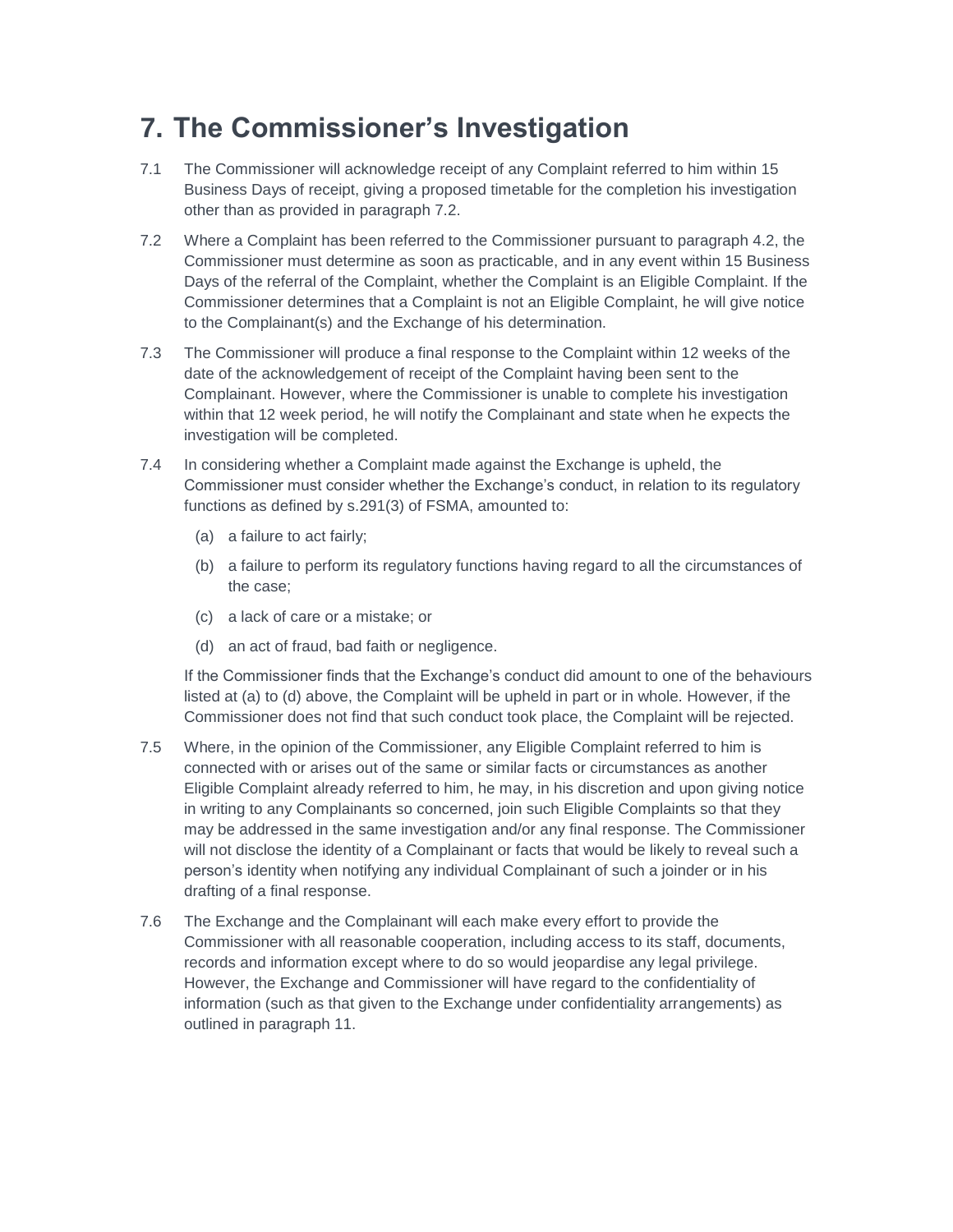- 7.7 The Exchange is not prevented from taking or continuing to take such action, or further action, as it considers appropriate during the investigation by the Commissioner in relation to any matter which is related in any way to a Complaint or Complainant.
- 7.8 If the appointed Commissioner is unable to consider the Complaint due to a conflict of interest, illness or other unavoidable commitments, the Commissioner must nominate an alternate, appointment of which alternate Commissioner is subject to the /Exchange's prior written approval. The Complainant will be informed of any such appointment.
- 7.9 Any alternate Commissioner must himself meet the requirements for being the Commissioner and will be required to be bound by these Complaints Resolution Procedures and to conduct the investigation on behalf of the Commissioner. The alternate Commissioner will have the same powers and rights as the Commissioner and must conduct the investigation in accordance with these Complaints Resolution Procedures.
- 7.10 During the course of his investigation, the Commissioner may:
	- (a) permit and/or request both the Complainant and the Exchange to provide appropriate documentation, evidence as well as oral or written submissions in relation to any specific matters that arise in relation to the Complaint;
	- (b) make further requests of all relevant parties and/or take whatever action is considered appropriate which might assist in considering the Complaint and confirming its factual accuracy including, where reasonable and at the /Exchange's expense, appointing or seeking the advice of independent external advisers or experts;
	- (c) require the parties to co-operate; and
	- (d) otherwise, conduct the investigation as he sees fit.
- 7.11 The Commissioner may appoint a person to conduct any part of an investigation on his behalf, but subject to his direction. That person must be independent of the Exchange and Complainant.
- 7.12 The Commissioner will ensure that, before he concludes an investigation and makes a report, any person who may be the subject of criticism in it is given notice of, and the opportunity to respond to, that criticism. The Commissioner must take account of any representations made by such person.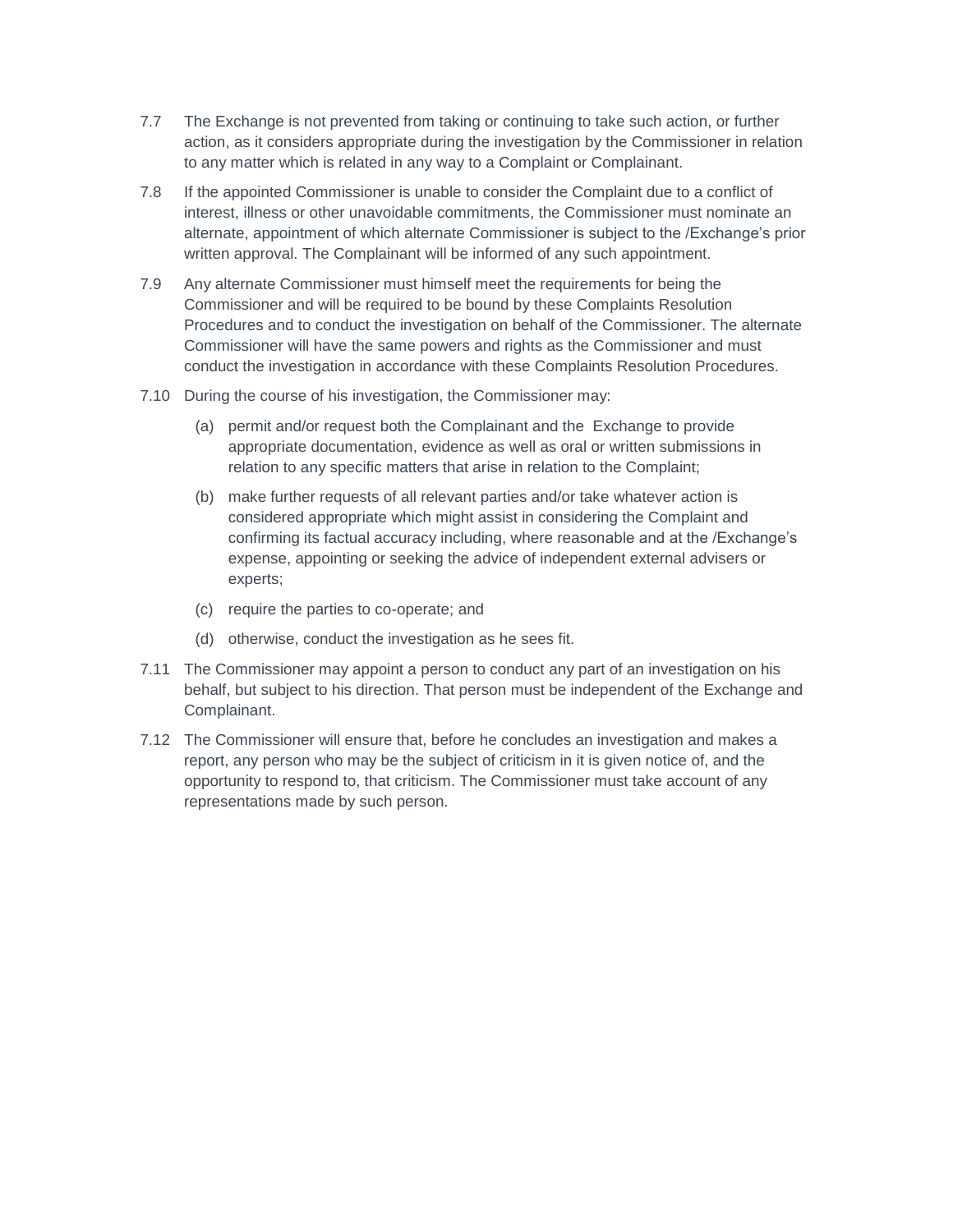## **8. Result of the Investigation**

- 8.1 The Commissioner must prepare a report on his investigation and send it to both the Exchange and the Complainant, giving reasons for any recommendations made. The Commissioner can recommend that the Exchange takes remedial action including, but not limited to, offering an apology, taking steps to rectify the error, the offer of a compensatory payment on an ex gratia basis, or a combination of the above. The Exchange must inform the Commissioner and the Complainant in writing, within 15 Business Days of receipt of the Commissioner's report, either of any steps it proposes to take in response to the report or giving reasons why it is not carrying out any recommended remedial action.
- 8.2 If the Commissioner upholds the Complaint, the Exchange may, in its discretion, publish part or all of the Commissioner's report on its website or send it to all Members by Circular. Where the Exchange decides to publish part or all of the Commissioner's report, it may, at its discretion, publish only an anonymised version of that report.
- 8.3 The Exchange may, where it considers appropriate to do so, disclose to third parties, such as other Regulatory Authorities, any information which it receives in connection with the Complaint or which is obtained from the Complainant in the course of a subsequent investigation. Such disclosures are subject to Rule A.4 of the Exchange's Regulations.
- 8.4 The Exchange may instigate disciplinary proceedings at any time as a result of the Exchange investigation or matters surrounding any Complaint.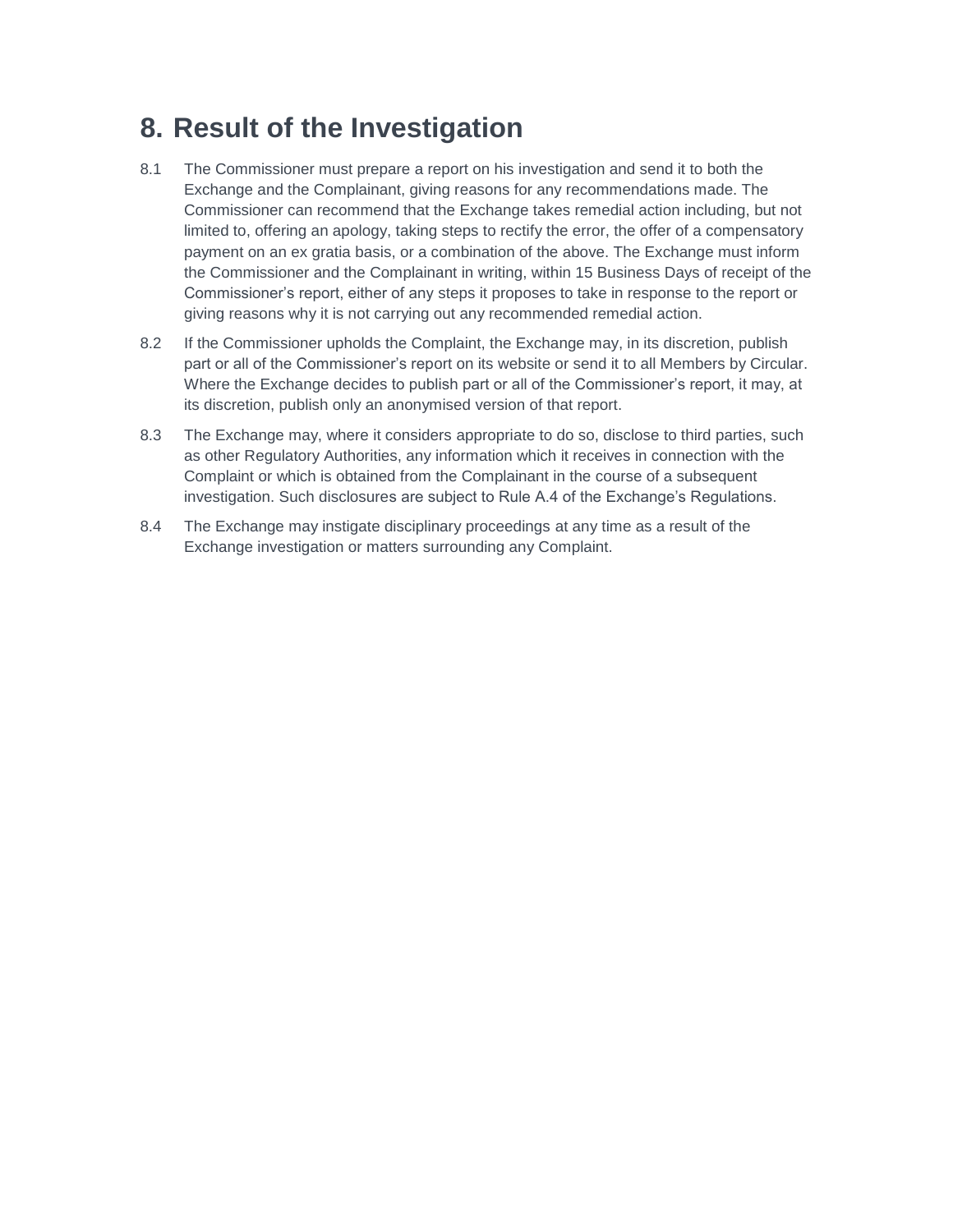# **9. Record-Keeping**

9.1 A copy of all documents and materials relating to Complaints must be sent by the Investigator and the Commissioner to the Exchange. The Exchange will retain such documents and materials for a minimum of ten years.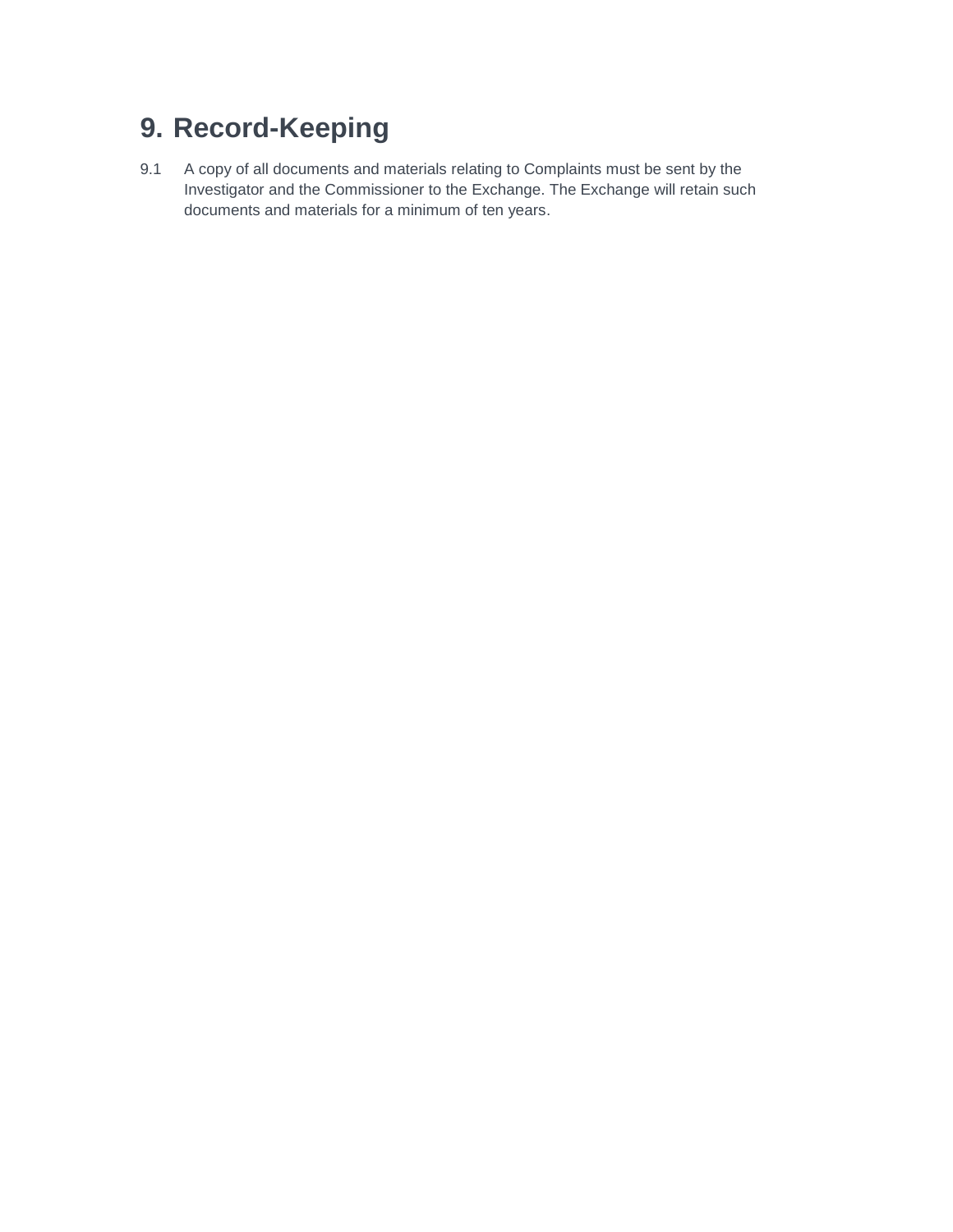# **10. Exclusion of Liability**

10.1 The Commissioner will not be liable to the Exchange or any Complainant for any loss (direct or otherwise), damage or injury arising from any act, omission or negligence on his part, save in the case of fraud, death, personal injury or any other liability which by law cannot be excluded.